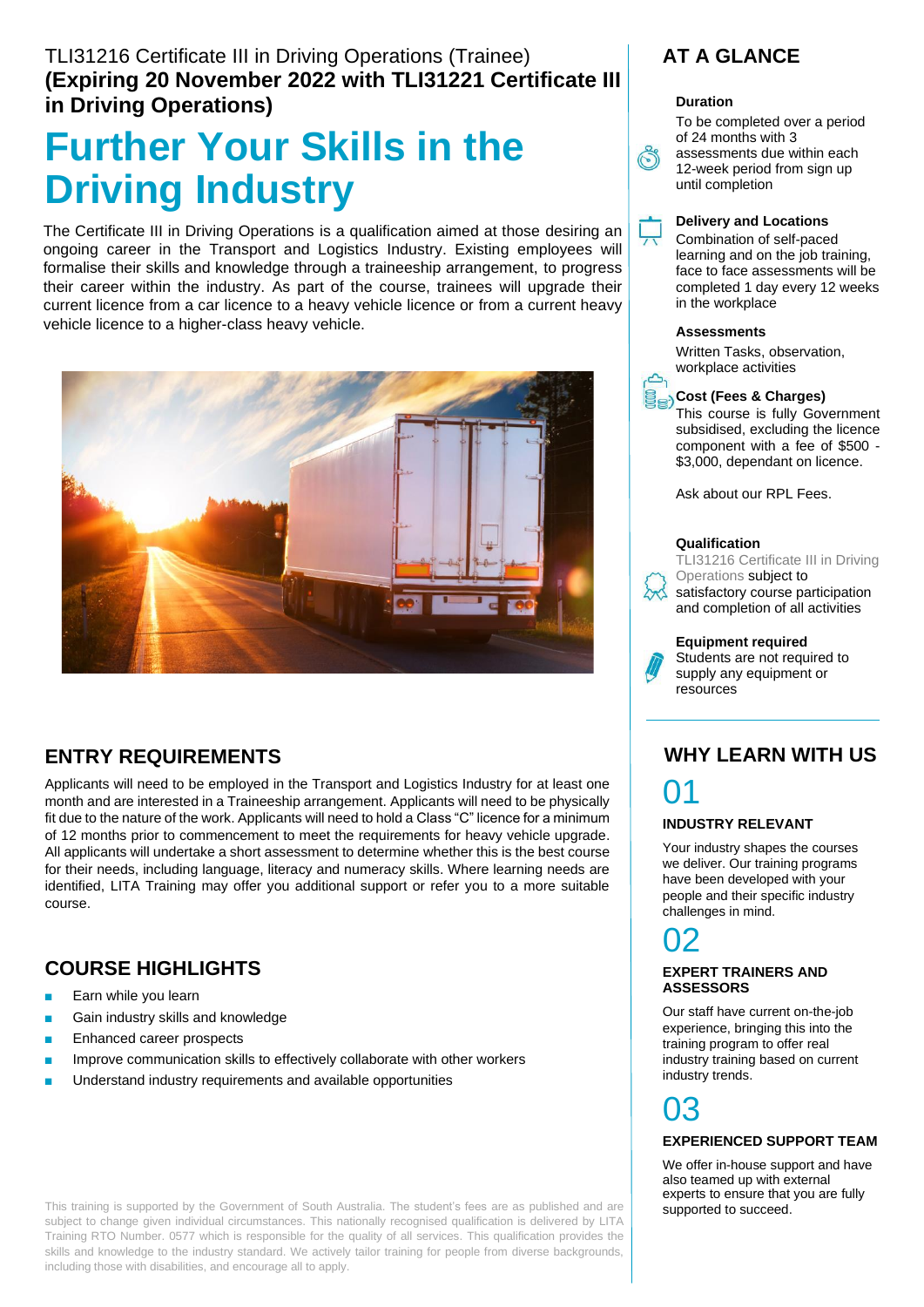

## **COURSE UNITS**

The units of competency listed below are an example of the units that would typically be included in this qualification. The program we deliver can be customised and contextualised to suit your or your business' learning needs and objectives.

The current qualification is valid up to 19 November 2022 – dependant on their progress by this date of expiry, enrolled students will be issued with a Statement of Attainment for any unit/s completed to a satisfactory level and where all LITA Training terms and conditions have been satisfied. LITA Training will not be offering the new qualification.

| <b>Unit Code</b>                                                                 | <b>Unit Title</b>                                      |
|----------------------------------------------------------------------------------|--------------------------------------------------------|
| Core for all pathways (6)                                                        |                                                        |
| TLID1001                                                                         | Shift materials safely using manual handling methods   |
| <b>TLIE1005</b>                                                                  | Carry out basic workplace calculations                 |
| <b>TLIF1001</b>                                                                  | Follow work health and safety procedures               |
| TLIF2010                                                                         | Apply fatigue management strategies                    |
| <b>TLIH2001</b>                                                                  | Interpret road maps and navigate pre-determined routes |
| TLIL1001                                                                         | Complete workplace orientation/induction procedures    |
| Applicable driving / licensing unit (1) - choose only one from the options below |                                                        |
| TLILIC2016                                                                       | Licence to drive heavy rigid vehicle                   |
| TLILIC3017                                                                       | Licence to drive heavy combination vehicle             |
| TLILIC3018                                                                       | Licence to drive multi combination vehicle             |
| Core units for pathway: Heavy General Freight (5)                                |                                                        |
| TLIA1001                                                                         | Secure cargo                                           |
| <b>TLIB0002</b>                                                                  | Carry out vehicle inspection                           |
| <b>TLID2004</b>                                                                  | Load and unload goods/cargo                            |
| <b>TLIE0002</b>                                                                  | Process workplace documentation                        |
| <b>TLIF0009</b>                                                                  | Ensure the safety of transport activities              |
| Suggested elective units: Elective Units (6)                                     |                                                        |
| <b>TLIE3002</b>                                                                  | Estimate/calculate mass, area and quantify dimensions  |
| <b>TLIF1002</b>                                                                  | Conduct housekeeping activities                        |
| <b>TLIH3002</b>                                                                  | Plan and navigate routes                               |
| <b>TLIG1001</b>                                                                  | Work effectively with others                           |
| TLII1002                                                                         | Apply customer service skills                          |
| TLIE1003                                                                         | Participate in basic workplace communication           |

If you believe that you have previously completed one or more of the above units, please ask about our Credit Transfer service. If you believe that you have a range of work and life experiences that relate to one or more of these unit, please ask about our Recognition of Prior Learning service. If eligible, you will not be required to undertake these units again with us.

On successful completion of this course, trainee will receive a certificate that acknowledges their attainment of a nationally recognised qualification.